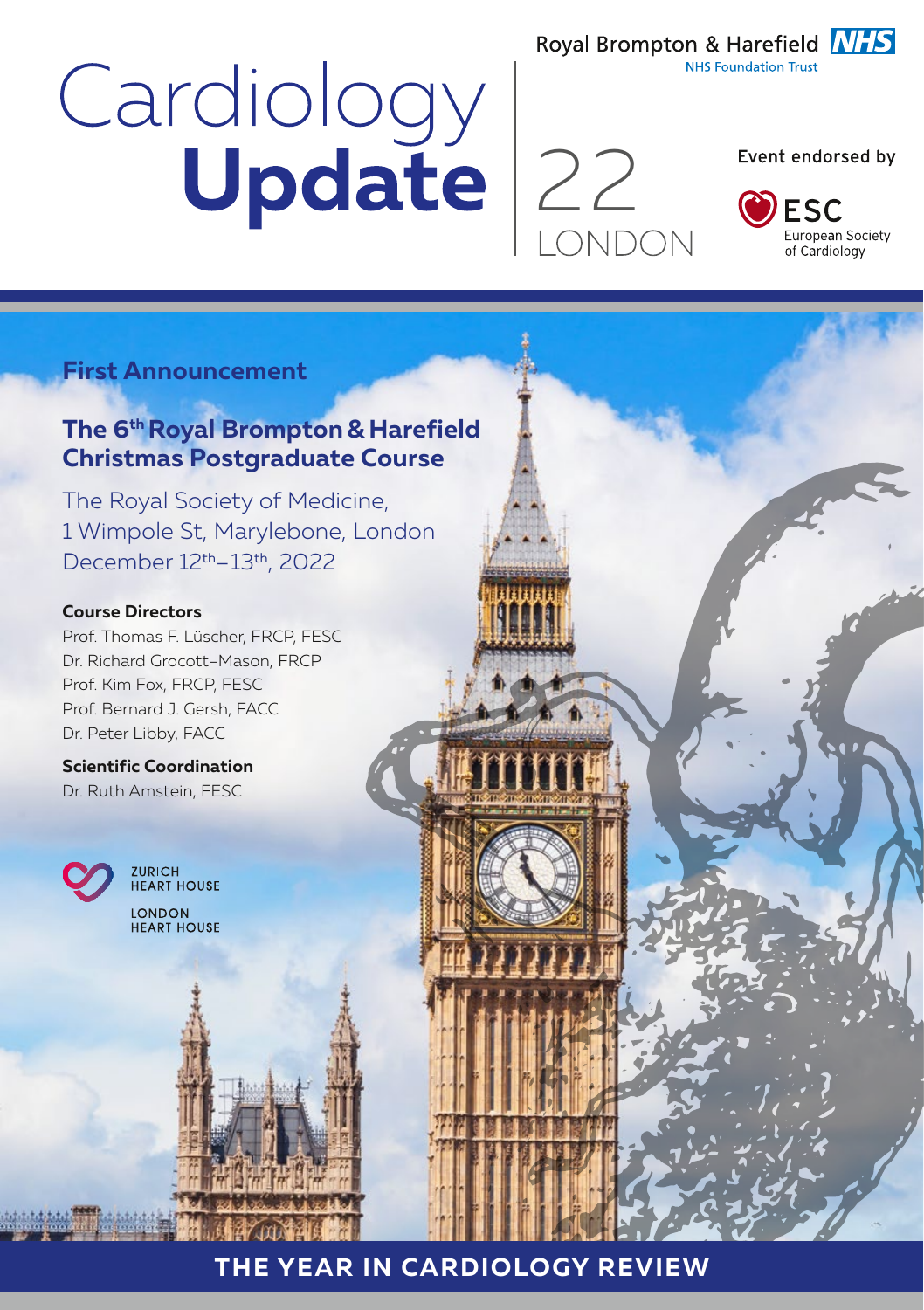

### Dear Colleagues

It is a real pleasure to announce the 6th Christmas Postgraduate Course of the Royal Brompton and Harefield NHS Foundation Trust & Imperial College, the Cardiology Update London.

Cardiology and cardiovascular medicine in general is a rapidly expanding field with impressive developments and innovations over the last years. For physicians, be it general practitioners, cardiologists or cardiac surgeons, it is therefore important to keep pace with a challenging environment. To that end, we have designed a postgraduate course, the Cardiology Update London, to summarize, at the end of the year, the most important new developments, innovations, but also failures that will all affect cardiovascular diagnosis and management in our everyday practice.

We have selected an international Faculty of high standing experts both from the Trust and worldwide, covering the broad spectrum of cardiovascular medicine from prevention to intervention, from valvular heart disease to heart failure, and from conservative management to intervention and surgical operations. Thus, the course will give an up-to-date overview about current diagnosis and management of the most important cardiovascular conditions during two days in London.

We would be most happy to welcome you at the Royal Society of Medicine in central London to enjoy two days of interactive education for the benefit of your practice and your patients.

Yours sincerely,



Prof. Thomas F.Lüscher MD, FRPC, FESC



Dr. Richard Grocott-Mason MD, FRCP



Prof. Bernard J. Gersh FACC



Prof. Kim Fox MD, FRCP, FESC



Dr. Peter Libby FACC



Dr. Ruth Amstein FESC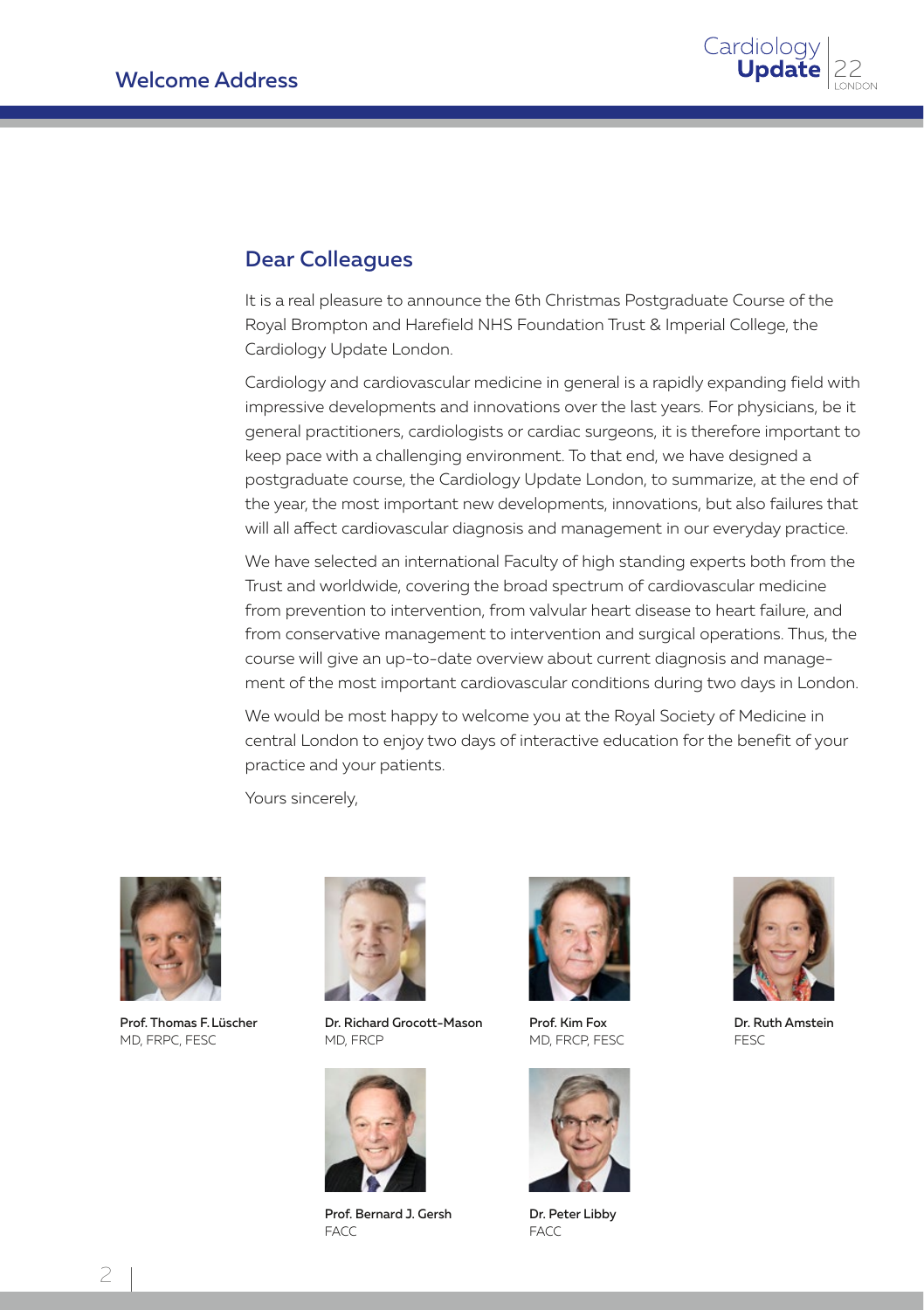|       | Monday, December 12 <sup>th</sup> (UK Time)                                                                                                                                                              |       | Tuesday, December 13 <sup>th</sup> (UK Time)                                                                                                                         |
|-------|----------------------------------------------------------------------------------------------------------------------------------------------------------------------------------------------------------|-------|----------------------------------------------------------------------------------------------------------------------------------------------------------------------|
| 08:30 | <b>Welcome Address</b><br><b>Opening Lectures</b><br>· Frontiers in cardiovascular science                                                                                                               | 08:30 | <b>SESSION 4</b><br>Arrhythmias, Sudden Cardiac Death<br>· The ESC Guidelines on Ventricular<br>· Arrhythmias and SCD<br>· Long Covid, PODS<br>· Atrial fibrillation |
| 09:45 | COFFEE                                                                                                                                                                                                   | 10:30 | <b>COFFEE</b>                                                                                                                                                        |
| 10:15 | <b>SESSION 1</b><br><b>Risk Factors and Prevention</b><br>· Dyslipidaemias<br>· Diabetes<br>· Hypertension                                                                                               | 11:00 | <b>SESSION 5</b><br><b>Valve Disease</b><br>· Treatment of aortic, mitral and<br>tricuspid valve disease                                                             |
| 12:30 | Satellite Symposium                                                                                                                                                                                      | 12:30 | Satellite Symposium                                                                                                                                                  |
| 13:15 | <b>LUNCH BREAK</b>                                                                                                                                                                                       | 13:15 | <b>LUNCH BREAK</b>                                                                                                                                                   |
| 14:00 | <b>SESSION 2</b><br><b>Acute and Chronic</b><br><b>Coronary Syndromes</b><br>· Diagnostic procedures and imaging<br>· Management of ACS<br>· Medical therapy or intervention<br>· Antithrombotic therapy | 14:00 | The Paul Hamilton Wood Lecture<br>The HF Saga (M. Packer)                                                                                                            |
|       |                                                                                                                                                                                                          | 14:30 | <b>SESSION 6</b><br>Heart Failure: Established and Novel<br>Drugs / Advanced Stage<br>· New and emerging therapies<br>· Drug treatments by ESC Guidelines            |
| 16:15 | <b>COFFEE</b>                                                                                                                                                                                            | 15:45 | COFFEE                                                                                                                                                               |
| 16:45 | <b>SESSION 3</b><br>The new ESC Guidelines<br>· Pulmonary Hypertension<br>· Cardiovascular Management of<br>patients with non-cardiac surgery<br>· Cardio-Oncology                                       | 16:00 | <b>SESSION 7</b><br>Heart, Kidney and Amyloidosis<br>· SGLT2 Inhibitors<br>· Biomarkers<br>· Transthyretin amyloid                                                   |
| 18:15 | <b>NETWORKING RECEPTION</b>                                                                                                                                                                              | 17:15 | <b>ADJOURN</b>                                                                                                                                                       |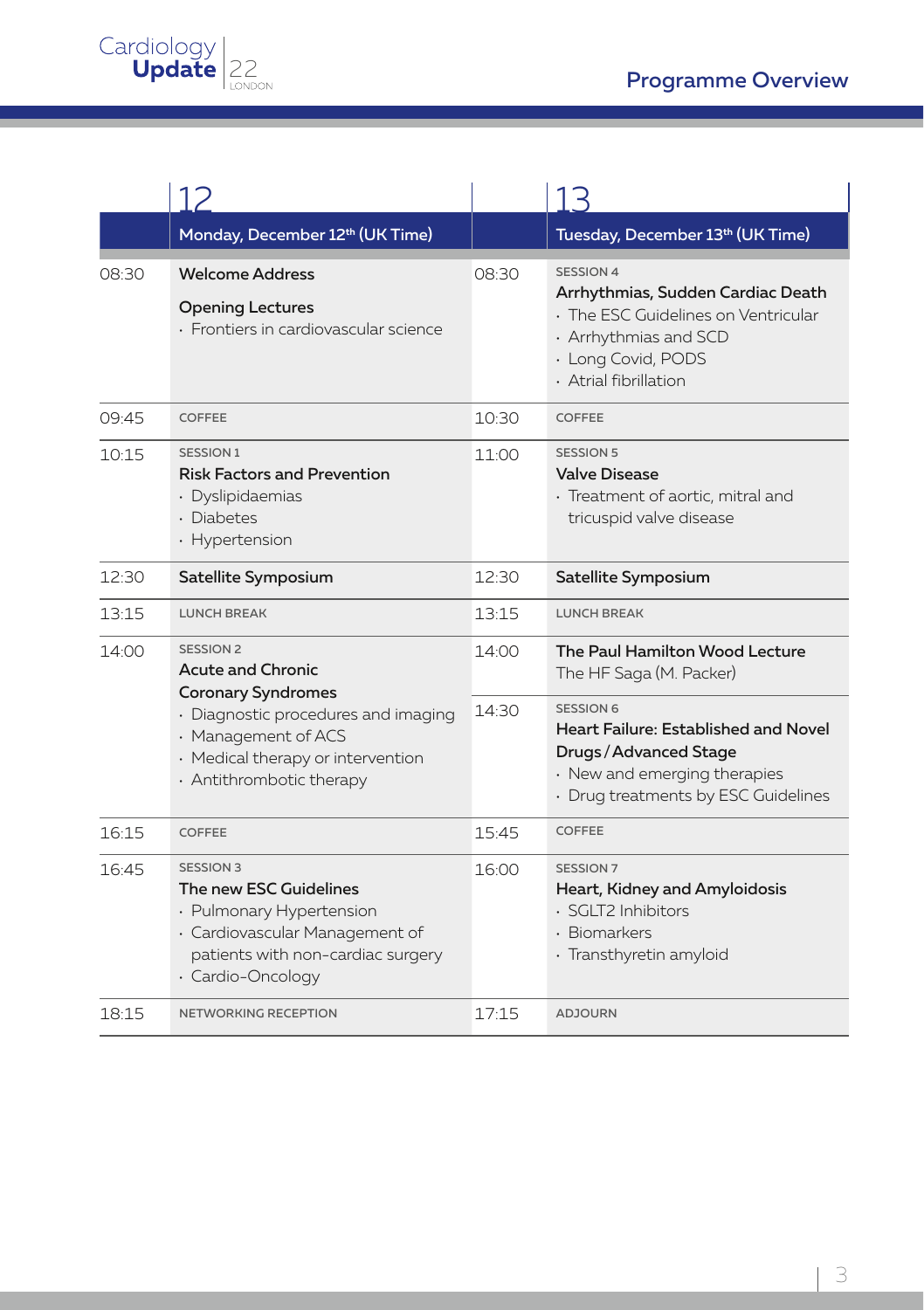

Mohammed Majid Akhtar London, UK

Charalambos Antoniades Oxford, UK

Adrian Banning Oxford, UK

Jeroen J. Bax Leiden, NL

Martin Cowie London, UK

Filippo Crea Rome, IT

Ibrahim Danad Amsterdam, NL

John E. Deanfield London UK

Volkmar Falk Berlin, DE

Kim Fox London, UK

Martha Grogan Rochester MN, USA

Bernard J. Gersh Rochester MN, USA

Richard Grocott-Mason London, UK

Shouvik Haldar London, UK

Gerhard Hindricks Leipzig, DE

Paul Kalra Portsmouth, UK

Ulf Landmesser Berlin, DE

Peter Libby Boston, USA

Thomas F. Lüscher London, UK

Alexander Lyon London, UK

François Mach Geneva, CH

Francesco Maisano Milan, IT

Theresa A. McDonagh London, UK

Julinda Mehilli Landshut, DE

Georg Nickenig Bonn, DE

Milton Packer Dallas, USA

Piotr Ponikowski Wrozlaw, PL

Sanjay Prasad London, UK

Lorenz Räber Berne, CH

Betty Raman Oxford, UK

Giuseppe Rosano London, UK

Stephan Rosenkranz Cologne, DE

Jacob Tfelt-Hansen Copenhagen, DK

Christoph Wanner Würzburg, DE

Stephan Windecker Berne, CH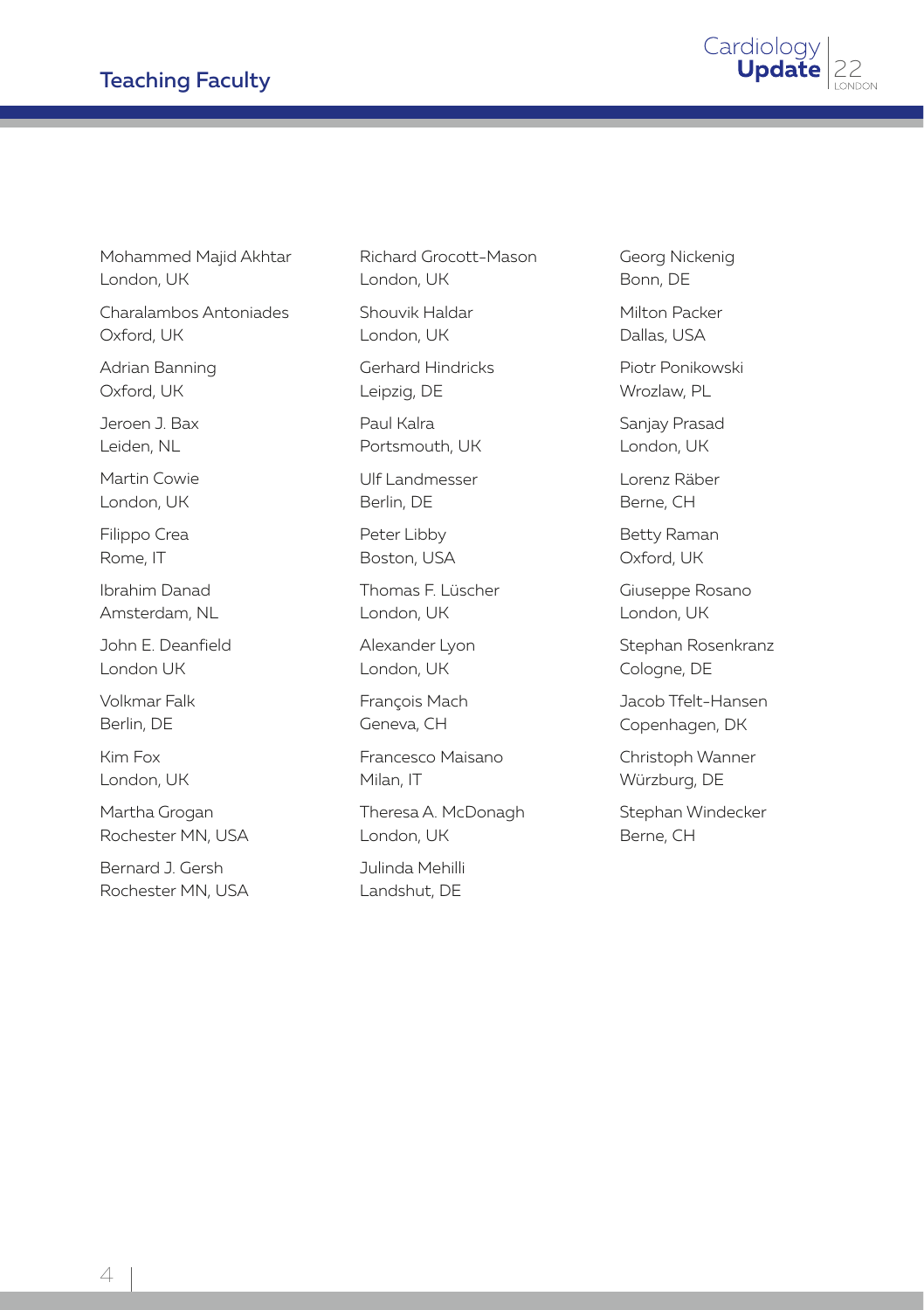

#### Registration

#### Registrations can be made exclusively online on our website: www.cardiologyupdate.uk

| Early registration fee (until November 11, 2022) | GBP 250 |  |
|--------------------------------------------------|---------|--|
| Regular registration fee                         | GBP 300 |  |
| Residents, students (age < 35) early fee*        | GBP 100 |  |
| Residents, students (age < 35) regular fee*      | GBP 150 |  |
| Day ticket                                       | GBP 150 |  |

\* ID proof required Registration will be confirmed upon receipt of payment.

#### ESC/Association Members

| Early fee ESC/Association Members   |         |  |
|-------------------------------------|---------|--|
| (until November 11, 2022)           | GBP 200 |  |
| Regular fee ESC/Association Members | GBP 250 |  |

#### Group Registration

#### For group registrations a minimum of 10 participants is required.

| Regular registration fee                         | GBP 260 |  |
|--------------------------------------------------|---------|--|
| Early registration fee (until November 11, 2022) | GBP 210 |  |

Please contact Mrs. Nadine-Estelle Kaltheuner (nadine-estelle.kaltheuner@zhh.ch) at the Zurich Heart House to obtain further information.



#### Modification & Cancellation

All modifications or cancellations must be notified in writing (by mail, fax or e-mail) to the Zurich Heart House. For each modification requested by the participant, GBP 50 will be charged for administrative costs. In case of cancellation up to 1<sup>th</sup> of November 2022, deposits will be refunded less 35% for administrative costs. After this date, no refund will be possible.